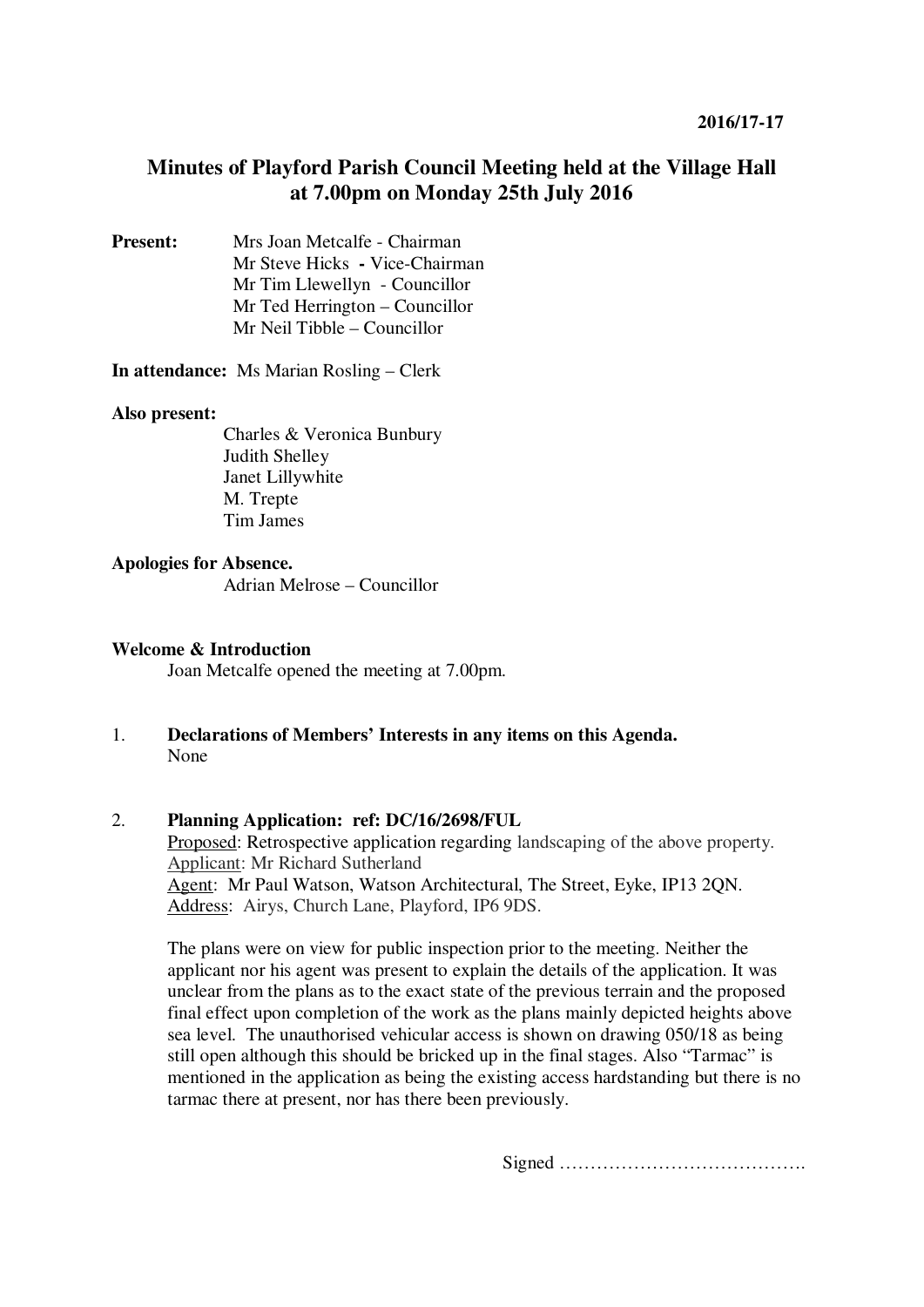A very large area of soil has been removed from the site – this was done in the early stages, before an agent or architect was engaged and so anything of historical interest which may have been in the soil, will have been lost. This large quantity of soil would have acted as a retainer for rainfall during a downpour and also for reasonable quantities of run-off water from the Highways or from fields above the property. Flooding via the unauthorised access is known to be a problem as the ground level is now lower than the highway outside.

Ted Herrington commented that the red lines on the plans do not represent the reality of the finished work. Tim Llewellyn said that the elevation drawings do not make sense. No clear landscape proposals have been made and the material of the finished surface has not been specified. Drainage arrangements are not mentioned – there are too many unanswered questions. Also, the address on the application is wrongly listed as coming under Woodbridge, when it should be Ipswich.

## Questions from the floor:

- i) Tim James asked whether the earth moving issues were relevant to the application and why an engineer's report/drawing was not available.
- ii) Veronica Bunbury asked why the SCDC notice of the application quotes "Listed Building". Airys is not listed – did this refer to the Church/curtilage?

Joan Metcalfe proposed rejecting the application through lack of information and this was seconded by Tim Llewellyn.

## Reasons for refusal:

- 1. Insufficient/incorrect information on the plans and neither the applicant nor an agent was available to explain any details or discrepancies.
- 2. There are serious concerns about the effect on the structural integrity of both the neighbouring property and to the main house (Airys).
- 3. Lack of information about drainage and how this will be addressed.
- 4. The proposed landscape scheme is not made clear, nor whether the finished result will include paving/tarmac or any other type of impervious hardstanding.
- 5. Drawing no. 050/18 shows the unauthorised access left open (post excavation) This should be closed up by the final stages. A deadline for this closure has been requested by Playford PC and a date for this needs to be specified.
- 6. No provision has been made for the increased run-off water from the enlarged roof area of the proposed alterations to the extension.
- 7. The sectional views do not give an accurate picture of either pre-excavation work or post-excavation work.

Signed ………………………………….